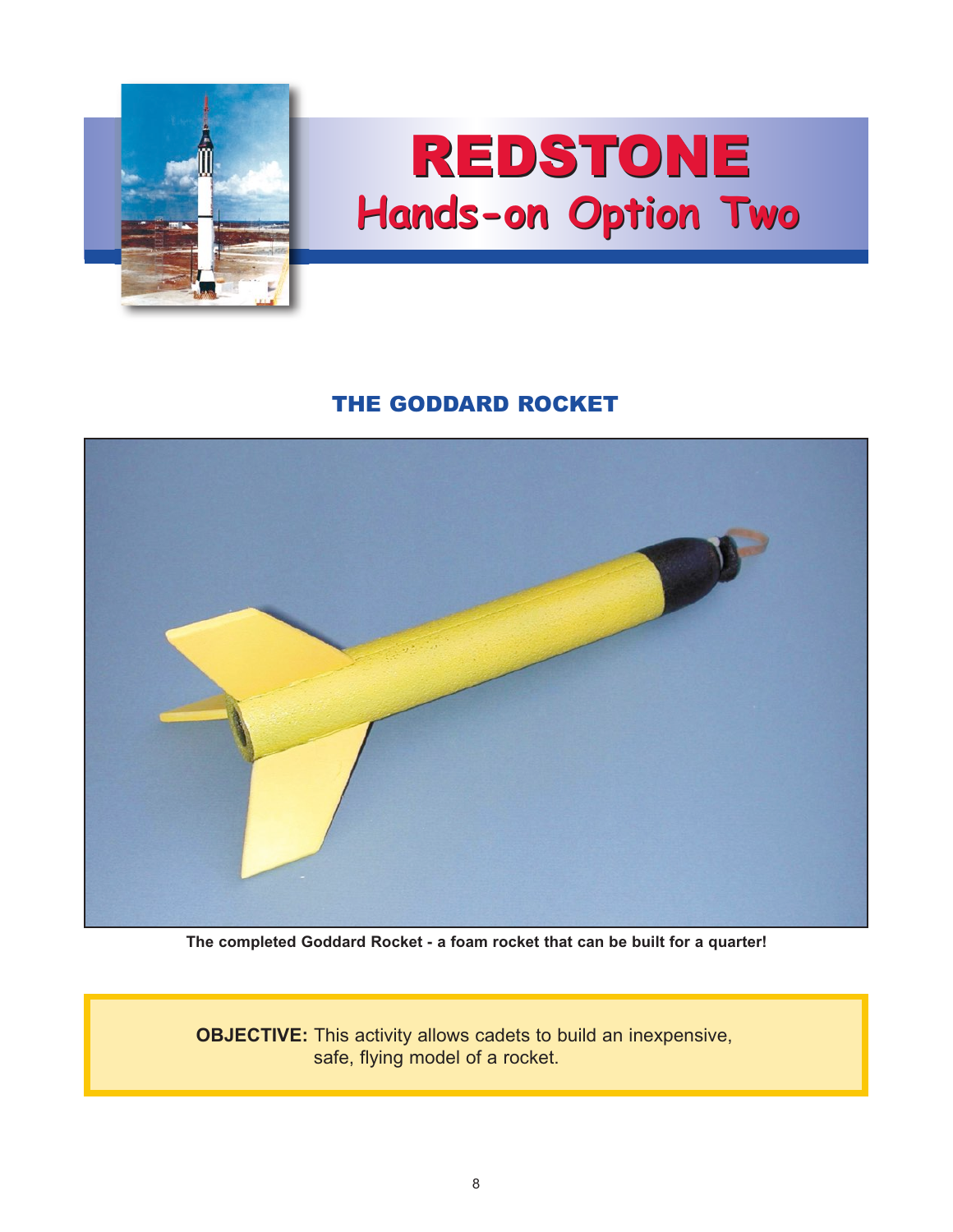## **MATERIALS:**

- 1. A template sheet for fins (make reproduction for class or squadron on a copy machine)
- 2. 1 foam meat tray or other flat foam stock (approx. 0.2 inch in thickness)
- 3. 1 pipe insulation tube cut to a length of 14" (Note foam pipe insulation tubes come in five foot lengths. You can get 4 rockets from one tube. For a class of 30, you will need 8 tubes. The cost varies, but the

average is around \$1.00 per tube. *Note* that the fin guide is tailored for tubes that are 5 11/16" in circumference.

- 4. 1 hot glue gun
- 5. 1 snap knife, X-acto knife, or hack saw (to cut foam)"
- 6. 1 cable tie and one soda straw, or two cable ties
- 7. 1 #64 rubber band

## **PROCEDURE:**



Position the template on the foam meat tray and cut out the fins using a snap knife.



The fins may be left as is or sanded to round the edges for a more aerodynamic shape.



Cut a piece of pipe insulation to a length of 14".



Apply hot glue to the edge of the fin, not to the pipe foam.



Place the fin on the pipe covering seam. This seam acts as a positioning guide.



Wrap the fin guide around the pipe foam as shown. Wrap it around the tube so that it ends at the seam. Secure with tape.



The small arrows show the builder where the You are now ready to work on the power other fins are to be mounted.



source. Tie a soda straw or a cable tie around a #64 rubber band.



Stuff soda straw ends or cable tie into the nose of the foam tube so that some of the rubber band sticks out.